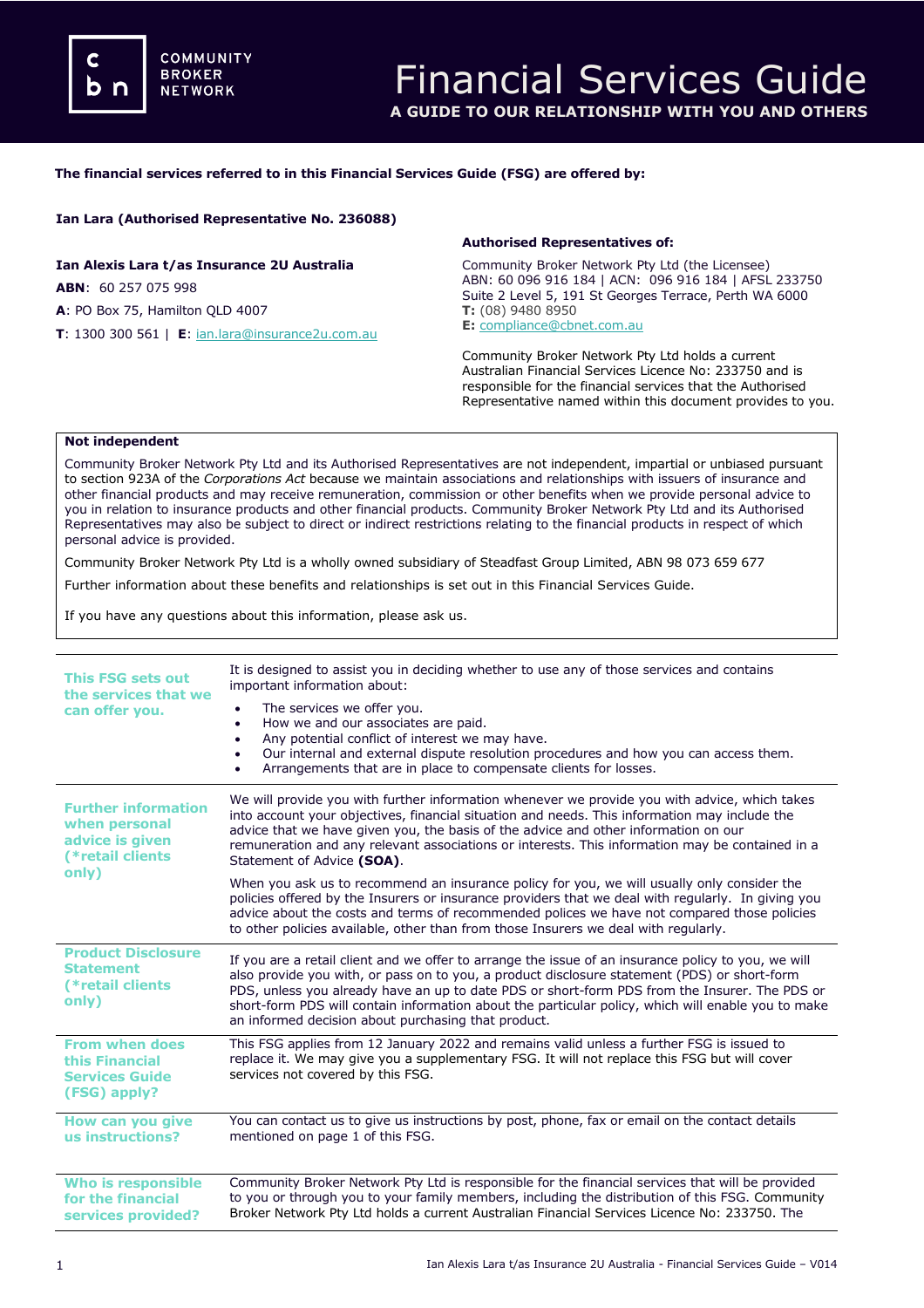C  **n** 

contact details for Community Broker Network Pty Ltd are at the top of this FSG. The distribution of this FSG by us is authorised by Community Broker Network Pty Ltd.

| <b>What kinds of</b><br><b>financial services</b><br>are we authorised<br>to provide and what<br><b>kinds of financial</b> | The financial services referred to in this guide are provided by your Authorised Broker, who is<br>authorised under the Community Broker Network Pty Ltd's Australian Financial Services Licence<br>to provide financial product advice and deal in general insurance products for wholesale and retail<br>clients. We will do this on your behalf as your general insurance broker unless we tell you<br>otherwise.                                                                                                                                                               |
|----------------------------------------------------------------------------------------------------------------------------|------------------------------------------------------------------------------------------------------------------------------------------------------------------------------------------------------------------------------------------------------------------------------------------------------------------------------------------------------------------------------------------------------------------------------------------------------------------------------------------------------------------------------------------------------------------------------------|
| product/s do those<br>services relate to?                                                                                  | If we ever act under a binder arrangement, which means we have authority to issue policies as<br>an agent for the insurer, rather than acting for you, we will inform you of this arrangement.                                                                                                                                                                                                                                                                                                                                                                                     |
| <b>Will I receive</b><br>tailored advice?                                                                                  | Maybe not in all cases. However, we may need information about your personal objectives,<br>details of your current financial situation and any relevant information, so that we can arrange<br>insurance policies for you, or to give you advice about your insurance needs. We will ask you for<br>the details that we need to know.                                                                                                                                                                                                                                             |
|                                                                                                                            | In some cases, we will not ask for any of this information. If we do not ask, or if you do not give<br>us all of the information we ask for, any advice you receive may not be appropriate to your<br>needs, objectives and financial situation. You should read the warnings contained in any SOA, or<br>any other warnings that we give you, carefully before making any decision about an insurance<br>policy.                                                                                                                                                                  |
|                                                                                                                            | Where we provide you with advice about your insurance arrangements, that advice is current at<br>the time that we give it. At renewal we may review your insurance however, in some cases we<br>may automatically renew your insurance to ensure you continue to be covered. This renewal will<br>not take into account any changes to your current financial situation or personal objectives or<br>needs that you have not informed us of.                                                                                                                                       |
| <b>Contractual liability</b><br>and your insurance<br>cover                                                                | Many commercial or business contracts contain clauses dealing with your liability (including<br>indemnities or hold harmless clauses). Such clauses may entitle your insurers to reduce cover,<br>or in some cases, refuse to indemnify you at all. You should seek legal advice before signing and<br>accepting contracts. You should inform us of any clauses of this nature before you enter into<br>them.                                                                                                                                                                      |
| <b>Legal advice</b>                                                                                                        | Our duty as a general insurance broker does not extend to giving legal advice. You should consult<br>your solicitor when you need advice on legal matters.                                                                                                                                                                                                                                                                                                                                                                                                                         |
| <b>What information</b><br>do we maintain<br>about you and how<br>can you access it?                                       | Community Broker Network Pty Ltd maintains a record of your personal profile including details of<br>insurance policies that we arrange for you. Community Broker Network Pty Ltd may also maintain<br>records of any recommendations or advice given to you. Community Broker Network Pty Ltd will<br>retain this FSG and any other FSG given to you as well as any SOA, PDS or short-form PDS that<br>we give or pass on to you for the period required by law.                                                                                                                  |
|                                                                                                                            | We and Community Broker Network Pty Ltd are committed to implementing and promoting a<br>privacy policy, which will ensure the privacy and security of your personal information.<br>Community Broker Network Pty Ltd has taken the appropriate action to ensure we comply with<br>the Australian Privacy Principles ("APPs") and have established a Privacy Policy. A copy of our<br>privacy policy is available on request, or at www.cbnet.com.au.                                                                                                                              |
|                                                                                                                            | If you wish to access your file, please ask us. We will make arrangements for you to do so.                                                                                                                                                                                                                                                                                                                                                                                                                                                                                        |
| <b>How will I pay for</b><br>the services<br>provided?                                                                     | Payment for the services we provide you are payable directly to Community Broker Network Pty<br>Ltd. For each insurance product, the insurer will charge a premium that includes any relevant<br>taxes, charges and levies. Community Broker Network Pty Ltd will receive a payment based on a<br>percentage of this premium (excluding relevant taxes, charges and levies) called commission,<br>which is paid to Community Broker Network Pty Ltd by the insurers. In some cases, we may also<br>charge you a broker fee. This will be shown on the invoice that is sent to you. |
|                                                                                                                            | The invoice provides methods of payment for our services and details of payment terms (14<br>days). Community Broker Network Pty Ltd pays the commission and broker fee to us after<br>deducting a management fee.                                                                                                                                                                                                                                                                                                                                                                 |
|                                                                                                                            | If there is a refund or reduction of your premium as a result of a cancellation or alteration to a<br>policy, or based on a term of your policy (such as a premium adjustment provision), we will<br>retain any fee we have charged you. Depending on our arrangements with the insurer,<br>Community Broker Network Pty Ltd will retain any commission that was paid to them by the<br>insurer for the policy and we may retain the portion of the commission that was paid to us by<br>Community Broker Network Pty Ltd. We may also charge you a cancellation fee.              |
|                                                                                                                            | Non-payment of premium within applicable time frames could result in the insurer cancelling the<br>contract of insurance or charging a penalty premium for time on risk.                                                                                                                                                                                                                                                                                                                                                                                                           |
|                                                                                                                            | When you pay us your premium it will be banked into Community Broker Network Pty Ltd 's trust<br>account. Community Broker Network Pty Ltd will retain the commission from the premium you<br>pay us and remit the balance to the insurer in accordance with Community Broker Network Pty<br>Ltd's arrangements with the insurer. Community Broker Network Pty Ltd will earn interest on the<br>premium while it is in their trust account or Community Broker Network Pty Ltd may invest the                                                                                      |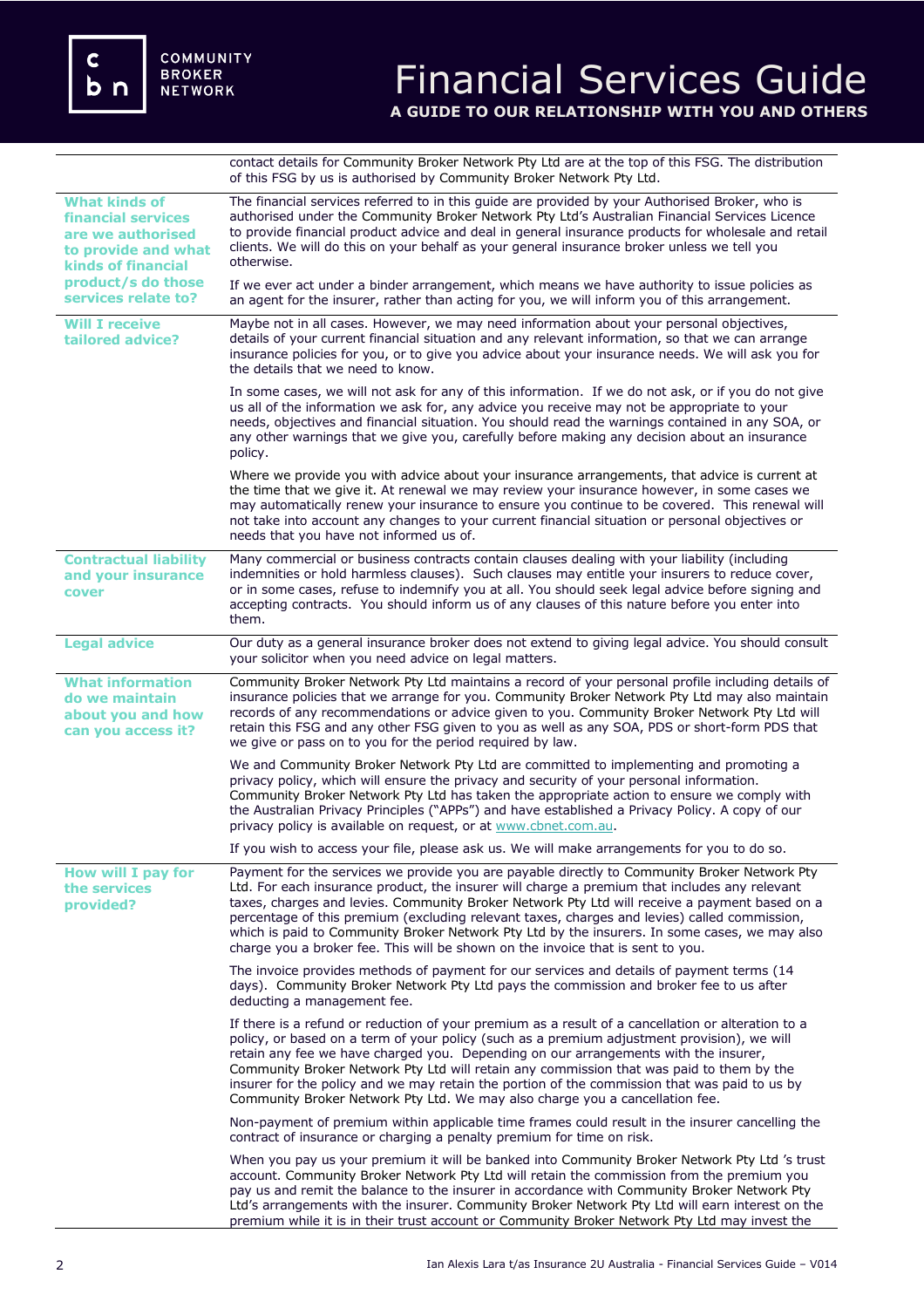premium and earn a return. Community Broker Network Pty Ltd will retain any interest or return on investment earned on the premium.

If you require assistance from us with a claim which requires an unexpected and significant amount of time or expertise, we reserve the right to make an additional charge for it. Any charges will be agreed with you before we provide the services so you always know how much you will be required to pay. **How are any commissions, fees or other benefits calculated for providing the financial services?** The commission the Insurer pays to Community Broker Network Pty Ltd will be calculated based on the formula: **P X Y% = X.**  $P =$  the amount you pay for any insurance policy (less any government fees or charges included in that amount). *Y %* = the percentage commission paid to Community Broker Network Pty Ltd by the Insurer. *X* = Community Broker Network Pty Ltd's commission. Community Broker Network Pty Ltd's commission varies between 0 and 30%. We may also charge you a broker fee in addition to commission when you enter into an insurance policy. The amount of the fee will depend on the complexity of the services we are providing. The amount of any broker fee charged will be shown on your invoice. Community Broker Network Pty Ltd deducts a management fee of between 0% and 22.5% from the total commission and broker fee received and pays the remainder of the broker fee and commission to us. Our employees that will assist you with your insurance needs will be paid a market salary and may also receive a performance bonus based on both the value and quality of the work they do for our clients. Where a third party has referred you to us, we may share part of our fees/commission with them or pay an agreed referral rate. If we do, we will pay commissions to those people out of the commission and fees passed to us by Community Broker Network Pty Ltd (not in addition to those amounts), in the range of 0 to 50% of our commission or fees. If we give you personal advice, we will inform you of any fees, commission or other payments we, our associates or anyone referring you to us (or us to any insurer) will receive in relation to the policies that are the subject of the advice. See below for information on the Steadfast association and commission. **Do we have any relationships or associations which might reasonably influence us?**  Community Broker Network Pty Ltd is a wholly owned subsidiary of Steadfast Group Limited, ABN 98 073 659 677. **Insurer Relationships**  Community Broker Network Pty Ltd sometimes enter into specific arrangements with a limited number of insurers where we receive fees or other remuneration for the development of insurance solutions or the growth of various insurance portfolios. The remuneration Community Broker Network Pty Ltd receives from these arrangements is variable and is determined by the profitability of the recommended insurance products. We will only recommend these products where they meet your needs and are in your best interests. Any such relationship is managed under our conflicts of interest policy. We work closely with a range of insurers and underwriting agencies to arrange high quality benefits, competitive pricing and superior service levels for our clients. Wherever possible we will recommend that clients deal with insurers that are authorised under the Insurance Act 1973 (Cth) to carry on insurance business in Australia and are subject to oversight by the Australian Prudential Regulation Authority. We will warn you when we recommend an unauthorised foreign insurer. Some insurers give other benefits such as sponsorship of annual conferences, training and invitations to social business functions. These benefits may change from year to year. The receipt of these benefits may be based upon the volume of business placed with the provider but may also be more of an ad hoc reward. Occasionally we may also receive small gifts and gratuities. It is Community Broker Network Pty Ltd's policy that gifts or gratuities may be accepted only if they are of an incidental nature. These amounts are not additional costs to you. Despite the existence of any incentive, any decision to place business with such an Insurer will be based on the fact that this provides the best solution for you and not based on consideration of any incentive entitlement. Community Broker Network Pty Ltd may pass any incentive received on to us. **Steadfast Group Limited** Community Broker Network Pty Ltd is a Steadfast Group Limited (**Steadfast**) Network Broker. As a Steadfast Network Broker, Community Broker Network Pty Ltd and our Authorised Representatives have access to member services including model operating and compliance

tools, procedures, manuals and training, legal, technical, HR, contractual liability advice and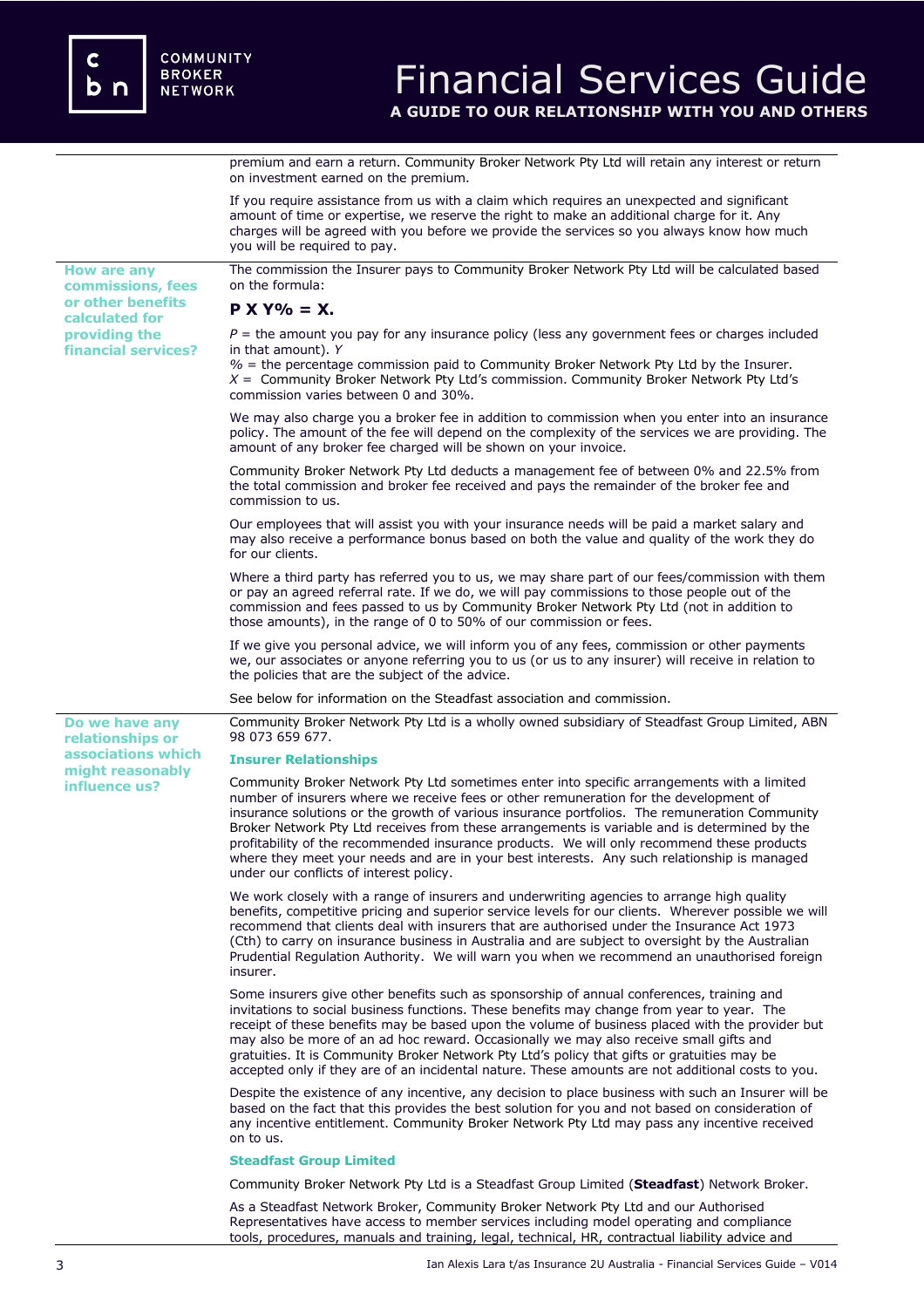|                                                                                  | assistance, group insurance arrangements, product comparison and placement support,<br>claims support, group purchasing arrangements and broker support services. These services<br>are either funded by Steadfast, subsidised by Steadfast or available exclusively to Steadfast<br>Network Brokers for a fee.                                                                                                                                                                                                           |
|----------------------------------------------------------------------------------|---------------------------------------------------------------------------------------------------------------------------------------------------------------------------------------------------------------------------------------------------------------------------------------------------------------------------------------------------------------------------------------------------------------------------------------------------------------------------------------------------------------------------|
|                                                                                  | Steadfast has arrangements with some insurers and premium funders (Partners) under<br>which the Partners pay Steadfast commission of between $0.5 - 1.5\%$ for each product<br>arranged by us with those Partners or alternatively a fee to access strategic and<br>technological support and the Steadfast Broker Network. Steadfast is also a shareholder of<br>some Partners.                                                                                                                                          |
|                                                                                  | Community Broker Network Pty Ltd may receive a proportion of any commission paid to<br>Steadfast by its Partners at the end of each financial year (or other agreed period).                                                                                                                                                                                                                                                                                                                                              |
|                                                                                  | You can obtain a copy of Steadfast's FSG at www.steadfast.com.au.                                                                                                                                                                                                                                                                                                                                                                                                                                                         |
| The licensee and<br>premium funding<br>companies                                 | If we arrange premium funding for you with a premium funder, we or Community Broker<br>Network Pty Ltd may be paid a commission by the premium funder. We may also charge you a<br>fee (or both). The commission that we are paid by the premium funder is usually calculated as a<br>percentage of your insurance premium (including government fees or changes). If you instruct us<br>to arrange premium funding for you, this is when we become entitled to the commission.                                           |
|                                                                                  | Commission rates for premium funding are usually in the range of 0 to 4% of funded premium.<br>When we arrange premium funding for you, you can ask us what commission rate we are paid for<br>that funding arrangement compared to the other arrangements that were available to you. The<br>amount we are paid is set out in the premium funding contract. Some premium funders may pay<br>Community Broker Network Pty Ltd an administration and service fee for the distribution and<br>management of their products. |
| What to do if you<br>have a complaint?                                           | We welcome your suggestions, compliments and complaints as an opportunity to improve our<br>service.                                                                                                                                                                                                                                                                                                                                                                                                                      |
|                                                                                  | If you have any complaints about the service provided to you, please give us the opportunity to<br>put things right by contacting your Authorised Broker about your complaint in the first instance.<br>We will do our best to resolve your complaint within 5 working days.                                                                                                                                                                                                                                              |
|                                                                                  | If your complaint is not satisfactorily resolved within this time, please contact Community Broker<br>Network Pty Ltd's Complaints Officer:                                                                                                                                                                                                                                                                                                                                                                               |
|                                                                                  | $T: (08)$ 9480 8950<br>E: compliance@cbnet.com.au<br>P: PO Box 1183, WEST PERTH WA 6872.<br>Please mark the envelope "Notice of Complaint".                                                                                                                                                                                                                                                                                                                                                                               |
|                                                                                  | We will try and resolve your complaint quickly and fairly and no later than 30 days from receiving<br>the response.                                                                                                                                                                                                                                                                                                                                                                                                       |
|                                                                                  | Community Broker Network Pty Ltd is a member of the Australian Financial Complaints Authority<br>(AFCA). If your complaint cannot be resolved to your satisfaction by us, you have the right to<br>refer the matter to AFCA. AFCA provides fair and independent financial services complaint<br>resolution that is free to customers. AFCA can be contacted at:                                                                                                                                                           |
|                                                                                  | W: www.afca.org.au   E: info@afca.org.au<br>P: 1800 931 678 (free call)<br>In writing to: Australian Financial Complaints Authority, GPO Box 3, Melbourne VIC 3001                                                                                                                                                                                                                                                                                                                                                        |
|                                                                                  | Community Broker Network Pty Ltd is a principal member of NIBA and as such the Community<br>Broker Network Pty Ltd's staff and Authorised Brokers have adopted the Insurance Brokers Code<br>of Practice.                                                                                                                                                                                                                                                                                                                 |
| <b>What arrangements</b><br>are in place to<br>compensate clients<br>for losses? | Community Broker Network Pty Ltd have a Professional Indemnity policy in place. The PI policy<br>covers Community Broker Network Pty Ltd employees, its contractors and its Authorised Brokers<br>for claims made against them by clients as a result of their conduct in the provision of financial<br>services.                                                                                                                                                                                                         |
|                                                                                  | The PI policy will cover Community Broker Network Pty Ltd and us for claims relating to the<br>conduct of representatives who no longer work with us, in respect of the Financial Services<br>provided under the Community Broker Network Pty Ltd's Australian Financial Services Licence.                                                                                                                                                                                                                                |
|                                                                                  | This policy satisfies the requirements for compensation arrangements under section 912B of the<br>Corporations Act.                                                                                                                                                                                                                                                                                                                                                                                                       |
| <b>Any questions?</b>                                                            | If you have any further questions about the financial services we provide, please contact us.<br>Please retain this document for your reference and any future dealings with us and Community<br>Broker Network Pty Ltd.                                                                                                                                                                                                                                                                                                  |